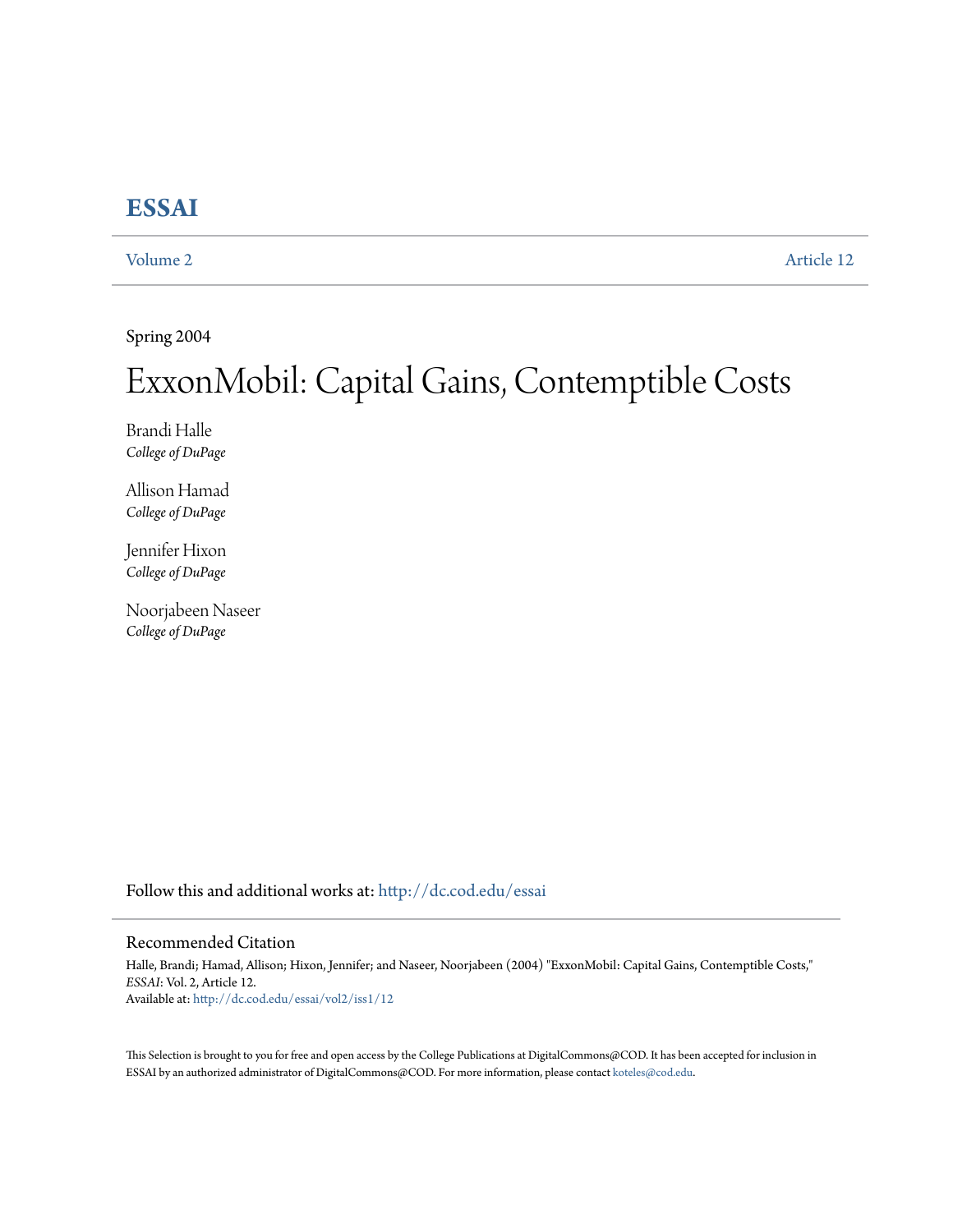#### ExxonMobil: Capital Gains, Contemptible Costs

by Brandi Halle, Allison Hamad, Jennifer Hixon, and Noorjabeen Naseer

(Honors Sociology 210 – Biology 110)

The Assignment: This paper was part of a broader assignment concerning oil issues. These students did an excellent analytical work on the economical, political, and ecological impacts of Exxon-Mobil.

**6 CONT** ill corporations rule the world" (Robbins 122)? Such was the question posed by anthropologist Richard H. Robbins in his analysis of various threats to the nation However, a better question might be: do corporation anthropologist Richard H. Robbins in his analysis of various threats to the nation-state. However, a better question might be: do corporations rule the world already? ExxonMobil is one of the most powerful corporations in the world. Its operations span close to 200 countries and territories on six continents (Rouse 1). Though it operates far and wide, the corporate headquarters are in Irving, Texas.

ExxonMobil Corporation began as John D. Rockefeller's Standard Oil Company. Rockefeller formed Standard Oil in 1870, but, after realizing that the creation of each new oil company resulted in a drop in oil prices, he decided to monopolize the oil market (Hampton). This led to the creation of the Standard Oil Trust in 1882, which enabled Rockefeller to open other independent companies, such as Jersey Standard, Standard Oil of New York (nicknamed Socony), and Vacuum Oil (Hampton).

After controlling 90% of the petroleum industry for 20 years, the Supreme Court broke up the Standard Oil Trust in 1911 and created 34 separate companies (Hampton). Jersey Standard was the largest remaining piece of the fractured company. With the purchase of 30% of the Arabian American Oil Company in 1948 and a 7% share in Iran's oil production in 1954, Jersey Standard was the world's number one oil company in its time (Hampton).

Other mergers followed: Vacuum and Socony in 1931 became Socony Mobil in 1955 and Mobil in 1976. Jersey Standard became Exxon; Exxon married Mobil (Hampton). Rockefeller's children had come home, but ExxonMobil is far more than a reunion. ExxonMobil has over 30 subsidiaries, with operations including the exploration, production, refining, and marketing of hydrocarbons, as well as chemicals, coal, and minerals (Hampton). Rockefeller would be proud--or would he?

In 1863, Rockefeller (1839-1937) held his first position in the oil industry when he and a partner started an oil refinery; however, in 1865, due to disagreement among partners, Rockefeller purchased the company for \$72, 500. Over the next few years The Standard Oil Company continued to grow with the purchase of many refining firms, and, in 1882, "all its properties were merged in the Standard Oil Trust, which was in effect one great company" (John D. Rockefeller). By this time the company's capital had risen from 1 million in 1870 to 70 million in 1882.

Rockefeller was more than just an oil tycoon. Over his lifetime he made numerous charitable contributions. He took philanthropy very seriously, investing time, effort, and most of his wealth into such endeavors as the founding of the Rockefeller Institute for Medical Research, the General Education Board, the Rockefeller Sanitary Commission, The Rockefeller Foundation, and The University of Chicago, to which he donated 35 million dollars (John D. Rockefeller). He made other personal contributions to universities, parks, church organizations, and YMCAs. Rockefeller died at age 97, but he lives on through both his corporate and philanthropic contributions.

A very different man from Rockefeller now heads ExxonMobil. Lee R. Raymond has been chairman and CEO of ExxonMobil since 1994. He received a bachelor's degree and a Ph.D. in chemical engineering by 1963; later that year, he obtained a position at Exxon as a production research engineer (ExxonMobil Corporate). Currently, Raymond is preparing his successor, as he will be retiring from his

1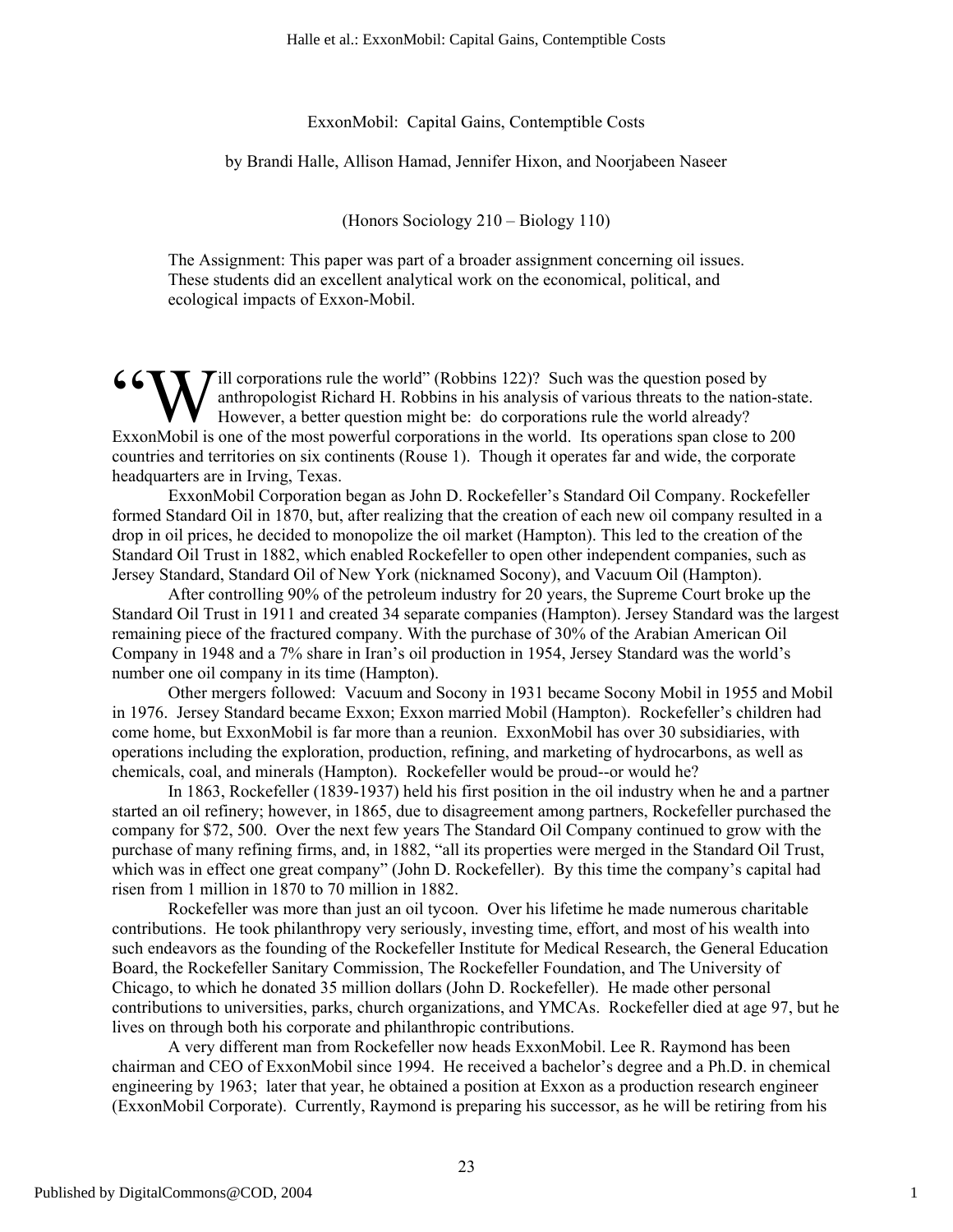#### *ESSAI, Vol. 2 [2004], Art. 12*

position. He recently turned 65, the age at which ExxonMobil typically expects its executives to retire (Schwartz 116). The environmentally conscious population will not miss Lee Raymond, who is known for ducking responsibility regarding environmental issues; however, the company's shareholders may differ in opinion, as profits have risen considerably since the beginning of his reign.

Lee Raymond, as both chairman and CEO, sits at the top of ExxonMobil's corporate structure. This structure consists of a Board of Directors and various committees. The Board is made up of the Chairman and the Directors, who may be shareholders or individuals independent of the company (ExxonMobil Corporate). The Board's role is to manage business and affairs of ExxonMobil. In order to do this they hold regular meetings eight times a year. The Board of Directors formulates the various committees to manage specific business aspects and appoints the members of the committees. These committees include the Audit Committee, Compensation Committee, and Finance Committee (ExxonMobil Corporate).

Whether it is as a result of their structure, their acquisitions, or their CEO, ExxonMobil is a highly profitable corporation. Since the merger in 1999, ExxonMobil has become the largest publicly held petroleum company in the world. Its international hydrocarbon holdings are remarkable and include reserves of 55.7 trillion cu. ft. of natural gas, 11.8 billion barrels of oil, refineries that can process 5.5 million barrels of oil per day, and 40,000 service stations (Hampton). These holdings, however, are not enough to produce the extraordinary profits that ExxonMobil has achieved. The worldview by which ExxonMobil operates can be summed up in a statement made by Lee Raymond in an interview with Dan Yergin in February 2003. He said, "everybody agrees that the world has to have sustained economic growth…there isn't anybody who says, well the world just should really stop growing".

ExxonMobil has continued to grow. Its second quarter profits for 2003 were up 58 percent from the year before and earnings were better than anticipated (ExxonMobil Corporate). Given their size, holdings, and profitability, ExxonMobil appears in almost all branches of the media. Though favored in the business sector, environmental and human rights news is seldom in the corporation's favor. One of the most infamous news events in its history is that connected to the 1989 catastrophe when the drunken captain of the Exxon Valdez oil tanker hit a reef near the Alaskan coast, dumping nearly 11 millions gallons of crude oil and contaminating more than 1,300 miles of coastline (BBC News).

Consequences were severe, as a lot of land was damaged and thousands of animals killed, some of whom were endangered species. For the last 14 years, the company has heard complaints from environmentalists and fisherman who have found the costs of the spill to be crippling. Executives at ExxonMobil, however, have failed to recognize the immensity of the damage, claiming that "The environment in Prince William Sound is healthy, robust and thriving" (BBC News). Although the corporation has agreed to pay a whopping 3.5 billion for compensation to fishermen and other Alaskans, federal and state settlements, and for the cleaning of Prince William Sound, oil analyst Gene Gillespie says they got off easy, "It's expensive and unfortunate, but they can financially deal with it" (Reuters). The company was especially fortunate since in late August of this year, the appellate court repealed a \$4 billion punitive damages charge against them (Reuters).

ExxonMobil's environmental record is among the worst in the petroleum industry, though its stated policies indicate otherwise. ExxonMobil developed the Operations Integrity Management System, which was designed to ensure safe environmental and health practices by the company. The primary goal of this system is to meet "safety, health, and environmental commitment to …employees, contractors, neighbors, customers and all others affected by…operations" (ExxonMobil Chemical). Exxon Mobil also states in its Standards of Business Conduct that they "comply with all applicable environmental laws and regulations and apply responsible standards where laws and regulations do not exist" (ExxonMobil Corporate).

While ExxonMobil's environmental policy sounds effective, the company's record indicates the contrary. The 1989 Exxon Valdez oil spill released 250,000 barrels of crude oil into the Gulf of Alaska when the tanker struck the Bligh Reef in Prince William Sound. According to Jean Blashfield and Wallace Black, "Captain Joseph Hazelwood, master of the Exxon Valdez tanker, came on board after sharing drinks with a friend in the port" (Black et al.16). He then ordered that the tank be turned toward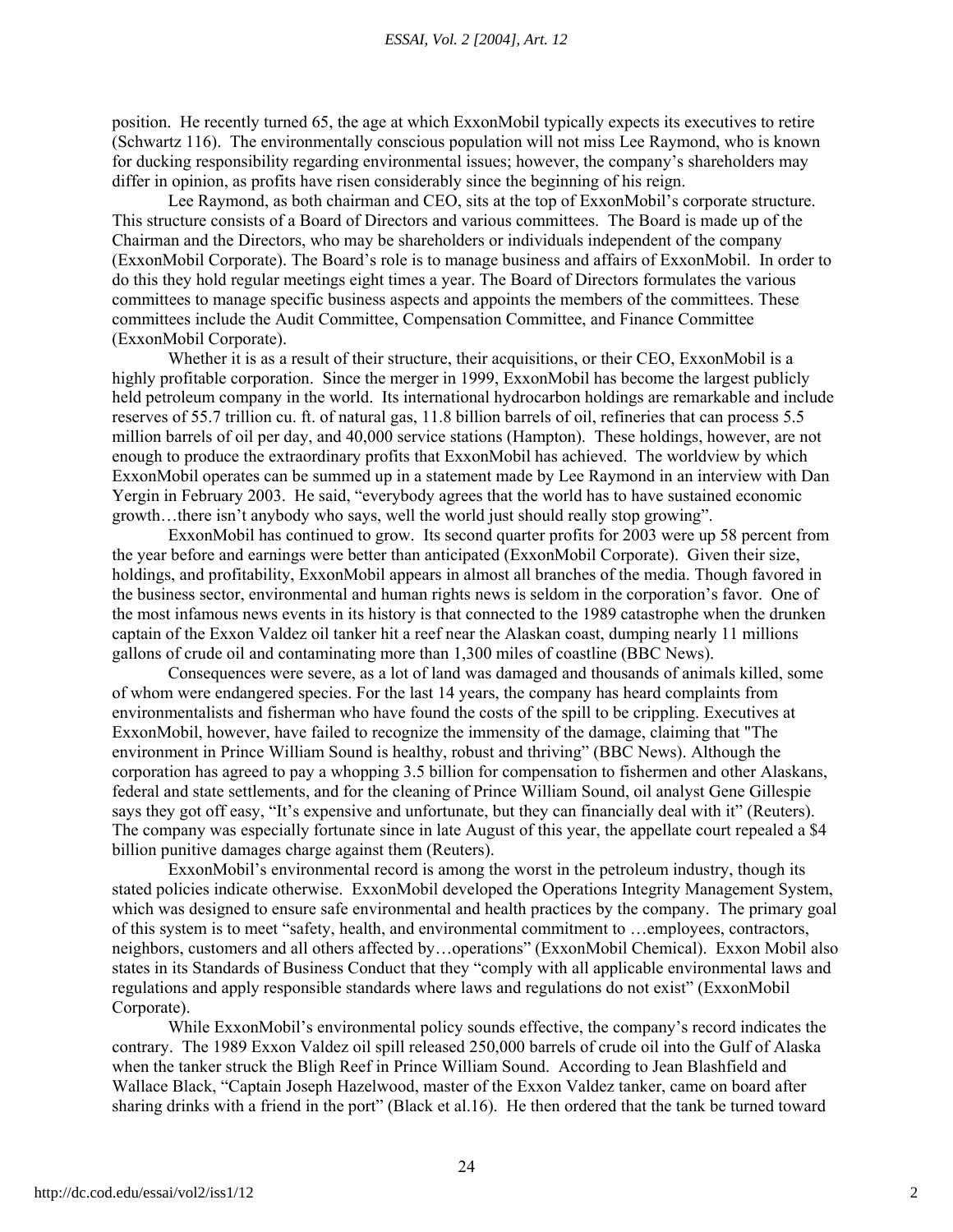the Bligh Reef to avoid calving ice from the glacier in the sea-lanes; then he planned to turn the 987-foot long ship away from the reef in time. Following this, Captain Hazelwood ordered that the speed to be accelerated to a speed only safe in open water, turned on automatic pilot, and retired to his cabin with a junior officer left in charge (Black et al 17). The resulting spill, when the ship hit the reef, covered 6,000 square miles and killed 580,000 sea birds, 144 bald eagles, 22 whales, and 5,500 sea otters. 1,244 miles of shore was polluted.

In addition to this spill, portions of the Mississippi River frequently have to be closed in response to spills caused by ExxonMobil. Groundwater, which is drinking water, has been contaminated several times, which has resulted in the closure of wells, and to this day Chairman Lee Raymond denies "that there's any link between fossil-fuel consumption and global warming" (Schwartz 116).

Clearly, ExxonMobil's actions do not reflect the values of their health and environmental policies; however, there are some actions that could improve their performance. The first is that all tankers should be required to have double-hulls, which would add further protection in the event of a collision. For the protection of the environment this should be implemented whether or not it is cost effective for the company. A committee other than the Operations Integrity Management System should also be formed to enforce the standards that the OIMS provides, as this would result in a system of checks and balances to assure safer practices. Mandatory drug and alcohol tests should also be given to captains immediately before boarding ships, rather than the periodic tests that are currently given. Also, placing two captains per barge or tanker, as planes require two pilots, would also result in fewer accidents. Of course, these suggestions will not solve all of the environmental consequences that the oil industry causes, nor will they prevent all accidents in the future, but they could be an effective start for a move toward the right direction.

If there are so many problems with ExxonMobil's environmental record, why is the U.S. government not doing anything about it? ExxonMobil's political impact in the United States is enormous. Its campaign contributions during the 2000 elections exceeded 1.3 million dollars, nearly 90 percent of which went to the Republican Party (Center for Responsive Politics). Contributions during 2002 topped 1.1 million, most of the money going once again to the Republicans.

These political contributions are dwarfed by the benefits that ExxonMobil reaps in return. It has been granted commercial access to federal lands, has successfully lobbied to have EPA regulations relaxed, has petitioned for policies that encourage a stronger U.S. dependence on oil, and has effected the decision for the U.S. to abandon the Kyoto Protocol, a global treaty requiring countries to lower their greenhouse gas emissions (ExxonMobil: Cashing In).

Though ExxonMobil is an American company, its political influence reaches far beyond U.S. borders. The Chad-Cameroon pipeline opened early in October 2003 with ExxonMobil as both the primary investor and the sole operator. The pipeline is backed by the World Bank and it is hoped that the oil revenues will bring stability to one of the world's poorest nations. However, Chad has been plagued with civil strife and its government has a terrible record of human rights abuses (Just Earth). Already, funds that were meant to have been used for healthcare and education have been used for military purchases (Just Earth). This pipeline also runs through Cameroon's Atlantic Littoral Forest. The environmental impact of this pipeline is not yet fully understood, but the forest and its inhabitants are certain to suffer as a result (Just Earth).

Another region in which ExxonMobil has dealt with unsavory political forces is Indonesia. ExxonMobil controls a natural gas pipeline in Aceh, an area that has been seeking independence from Indonesia (Weismann). It has been alleged that the Indonesian military provided "security services" for ExxonMobil from 1999 to 2001. During this time, the military committed gross human rights violations, including murder, torture, and kidnapping (Burman). ExxonMobil ceased operations in Aceh in March 2001, but has been charged with responsibility in the abuses by the International Labor Rights Fund in Washington D.C. (Weismann). The State Department, however, has urged the court to dismiss the lawsuit because of claims that it would somehow interfere with the U.S. "War on Terrorism" (Burman).

In more current news, Qatar signed a \$12.5 million deal with ExxonMobil to provide for gas demands in the United States, which will be the "largest investment ever in Qatar's growing energy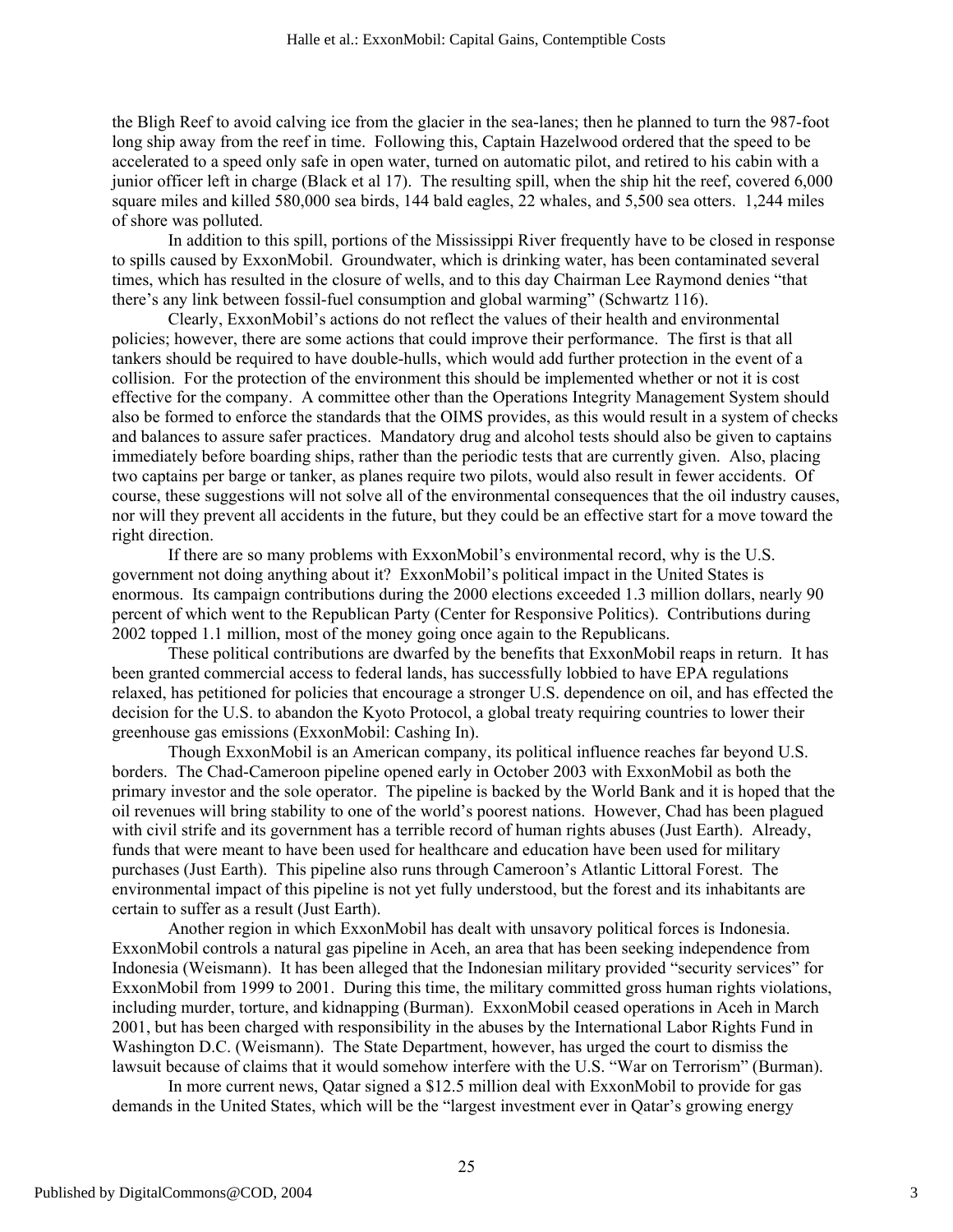industry" (Al-Jazeera). Qatar's Oil Minister Abd Allah Al-Attiyah says about the deal, "It makes Qatar Petroleum (QP) and ExxonMobil leaders in supplying the important US natural gas market". Qatar is not the only country making deals with ExxonMobil. ExxonMobil has submitted deals to Iran, Indonesia, and Nigeria as well (Yahoo! Finance).

With dealings all over the world, ExxonMobil has a large, diversified workforce. ExxonMobil currently employs 123,000 workers worldwide, 38 percent of whom work in the United States. When Exxon merged with Mobil in1999, it agreed to maintain the current employment structure for both companies. This was important because many lower level employees were concerned for their job security. However, though jobs were retained, ExxonMobil became the first employer in the U.S. ever to rescind a sexual orientation non-discrimination policy (Stop ExxonMobil). The Human Rights Campaign, a political group supporting gay and lesbian issues, was up in arms after ExxonMobil immediately cancelled benefits for gay and lesbian partners of its employees (Maxon 28).

ExxonMobil's employee safety record in the U.S. has been commendable. It reports 2002 as their safest year on record. One of ExxonMobil's company standards is "Nobody Gets Hurt". Anything short of this, it says, is unacceptable (Mobular Technologies 20). ExxonMobil recently received awards from OSHA for outstanding health and safety practices in nine of its U.S. facilities (ExxonMobil Chemical).

Though workplace safety is an essential right of workers, ExxonMobil's employment policies worldwide have fallen far short of acceptable. In 2001, Amnesty International USA filed its first ever "corporate shareholder resolution" with ExxonMobil's shareholders (Amnesty International USA). This resolution asked that ExxonMobil institute a human rights policy modeled after the "UN Declaration of Human Rights". The resolution obtained many favorable votes at the 2002 shareholder meeting in Dallas, Texas, but not enough to pass. ExxonMobil's operations in Chad, Cameroon, Indonesia, and Columbia have been particularly problematic (ExxonMobil: Cashing In).

With all of the problems that ExxonMobil seems to have, it still manages to do some good. It has sponsored "Masterpiece Theatre" on PBS since 1971. It has developed programs to build schools and healthcare facilities in developing nations where it operates, such as Chad and Cameroon. In cooperation with the U.S. National Fish and Wildlife Foundation, ExxonMobil began a campaign in 1995 to save the tigers of the world (ExxonMobil Corporate). Though ExxonMobil participates in all of these programs and more, these actions are simply not enough.

As the saying goes, "With great power comes great responsibility." ExxonMobil is one of the greatest corporate powers today. This makes its responsibility immense. It claims to be a good corporate citizen, but the facts indicate otherwise. In order for ExxonMobil to become a reasonably moral entity, it might look back to its founder, John D. Rockefeller, who said, "Every right implies a responsibility; every opportunity, an obligation; every possession, a duty" (Rockefeller). Given these tenets, ExxonMobil has a long way to go.

### Works Cited

- Burman, Jeff. "ExxonMobil Charged with Complicity in Indonesian Human Rights Violations." The Editors Guild Magazine: Labor Matters Newsletter. 23.6 (Nov/Dec 2002). 13 Oct. 2003 <http://www.editorsguild.com/newsletter/NovDec02/labor\_novdec.html>
- Center for Responsive Politics. "Donor Profile: Exxon Mobil." 11 Aug. 2003 Opensecrets. 13 Oct. 2003  $\langle \text{http://www.opensecrets.org/orgs/summary.asp?ID=DO00000129&Name = Exxon+Mobil>$
- "Economy News: Exxon Mobile, Qatar Seal Gas Deal." Aljazeera.Net. 16 Oct. 2003. Al-Jazeera. 20 Oct. 2003 <http://english.aljazeera.net/NR/exeres/E7D0C1D9-6D8E-4910-9456- 66F65E26576D.htm>.

BBC News. "World: Americas Exxon Valdez: Ten Years On." 18 Mar. 1999 BBC Online Network. 20 Oct. 2003 <http://news.bbc.co.uk/2/hi/americas/298608.stm>.